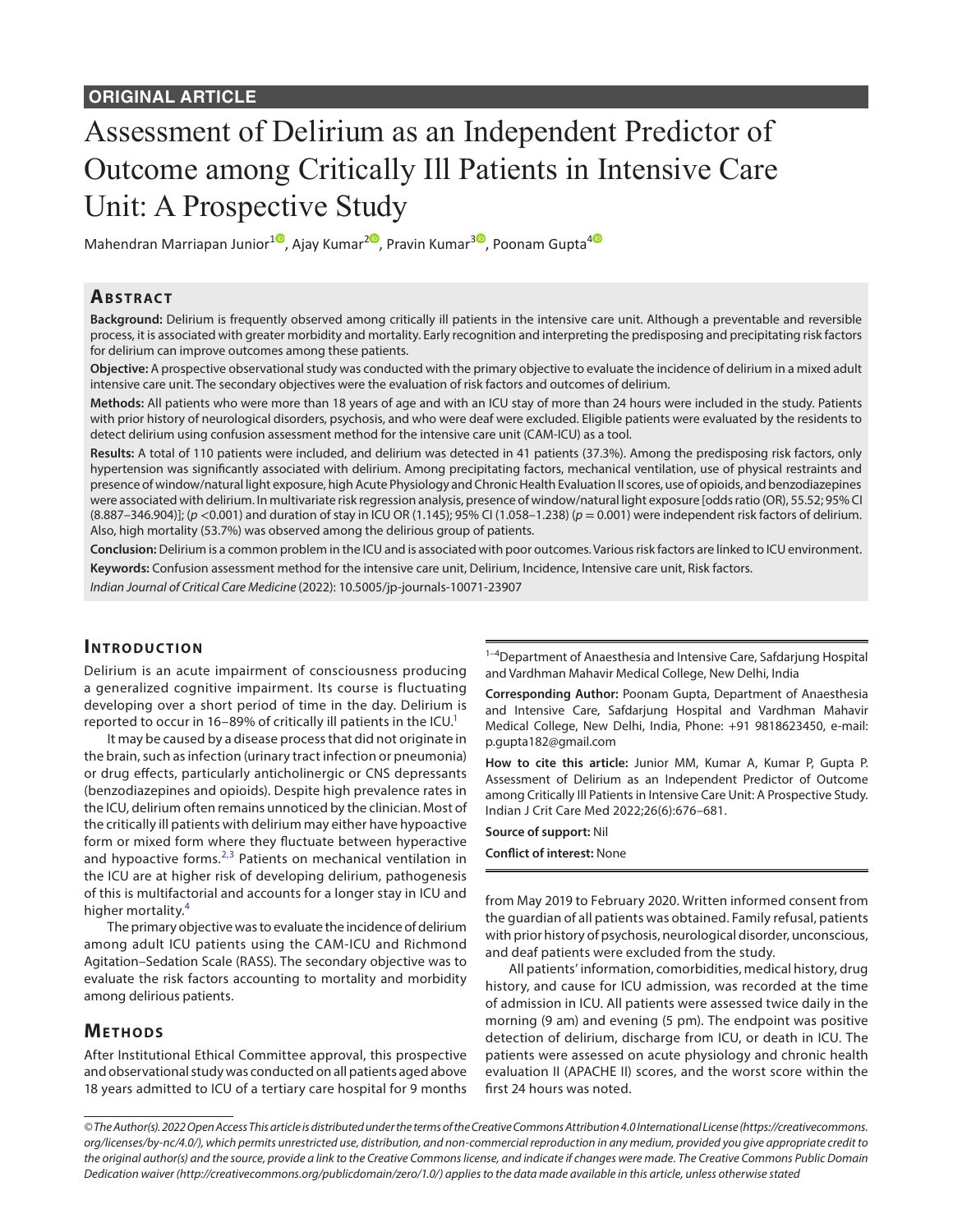Richmond Agitation–Sedation Scale is a 10 point scale with scores from  $+1$  to  $+4$  assigned for levels of agitation through combativeness, 0—assigned for alert and calm state, −1 to −5 for depressed arousal or coma ([Table 1](#page-1-0)).

*CAM-ICU:* It is a highly validated screening tool for delirium specifically in patients who cannot communicate verbally (mechanically ventilated)<sup>5</sup> [\(Flowcharts 1](#page-1-1) and [2\)](#page-2-0).

Risk factors were assessed and classified into predisposing and precipitating factors. The predisposing factors, like comorbidities, e.g., hypertension, COPD, alcoholism, smoking, various medications, and diseases, may be present before the ICU admission. Precipitating factors are iatrogenic (mechanical ventilation, sedatives, presence near window, physical restraints, dyselectrolytemia) and related to the severity of illness.

Quantitative variables were compared using unpaired *t*-test/ Mann–Whitney test, and qualitative variables were compared using Chi-square test/Fisher's exact test. Univariate and multivariate logistic regression was done to find out significant risk factors of delirium. A *p* <0.05 was considered statistically significant. The data were analyzed using the Statistical Package for Social Sciences (SPSS) version 21.0.

## **RESULTS**

During the study period, a total of 110 adult patients who fulfilled inclusion and exclusion criteria were assessed. Forty-one (37.3%) patients developed delirium during their stay in ICU.

Demographic profile was comparable in both groups ([Table 2](#page-3-0)). Patients with admissions from the medical ward (63.4%) were found to be significant ( $p = 0.015$ ) in delirious group with higher comorbidities ([Table 3](#page-3-1)).

Among the predisposing factors, only history of hypertension (31.7 vs 14.5%;  $p = 0.035$ ) was significant in the development of delirium, while others were not.

With regard to precipitating risk factors, high APACHE II scores (15.07  $\pm$  5.99 vs 9.16  $\pm$  7.18;  $p$  <0.001), use of benzodiazepine i.v midazolam 1 mg more than once in their stay (29.3 vs 13.3%;  $p = 0.040$ , opioids i.v morphine 100  $\mu$ g/kg/fentanyl 1 to 2  $\mu$ g/kg (80.5 vs 27.5%; *p* <0.001), sepsis (39 vs 14.5%; *p* = 0.004), presence of window/natural light exposure (12.2 vs 91.3%; *p* <0.001), need/ use for physical restraints (78 vs 4.3%; *p* <0.001), mechanical ventilation (97.6 vs 55.1%;  $p$  <0.001) with duration of mechanical ventilation [20.3  $\pm$  11.6; median, 16 days; interquartile range (IQR),

#### <span id="page-1-0"></span>**Table 1:** The Richmond Agitation–Sedation Scale

| Score       | Term              | Description                                                                                    |
|-------------|-------------------|------------------------------------------------------------------------------------------------|
| $+4$        | Combative         | Overly combative or violent: immediate danger to staff                                         |
| $+3$        | Very agitated     | Pulls on or removes tube(s) or catheter(s) or has aggressive behavior toward staff             |
| $+2$        | Agitated          | Frequent nonpurposeful movement or patient-ventilator dyssynchrony                             |
| $+1$        | Restless          | Anxious or apprehensive but movements not aggressive or vigorous                               |
| $\mathbf 0$ | Alert and calm    | Spontaneously pays attention to caregiver                                                      |
| $-1$        | Drowsy            | Not fully alert but has sustained (more than 10 seconds) awakening, with eye contact, to voice |
| $-2$        | Light sedation    | Briefly (less than 10 seconds) awakens with eye contact to voice                               |
| $-3$        | Moderate sedation | Any movement (but no eye contact) to voice                                                     |
| $-4$        | Deep sedation     | No response to voice, but any movement to physical stimulation                                 |
| $-5$        | Unarousable       | No response to voice or physical stimulation                                                   |

### <span id="page-1-1"></span>**Flowchart 1:** Flow diagram to assess CAM-ICU

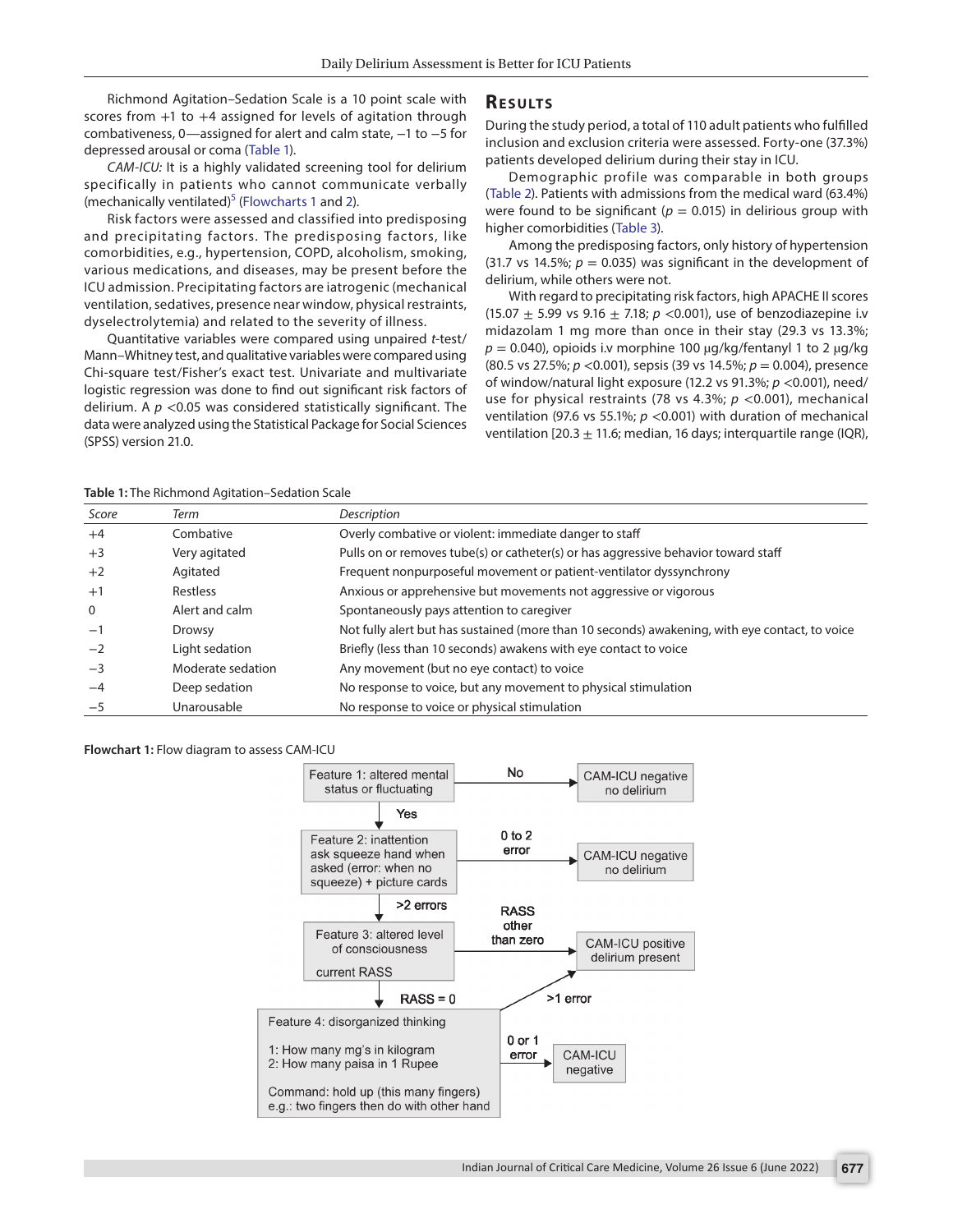<span id="page-2-0"></span>**Flowchart 2:** Flowchart depicting the steps of data collection



11 vs 6.5  $\pm$  9.4; median, 4 days; IQR, 5], duration of ICU stay (median of 18 days; IQR, 15–24 days vs median of 4 days; IQR, 3–6 days; *p* <0.001) were found significant in the development of delirium. Higher mortality was noted among the delirious group of patients (53.7%) ([Table 2\)](#page-3-0).

Logistic regression ([Table 4](#page-4-2)) was performed to determine the independent predictors of delirium. Exposure to window/natural light odds ratio (OR) (55.526); 95% CI (8.887–346.904); (*p*<0.001) and duration of stay in ICU OR (1.145); 95% CI (1.058–1.238); (*p* = 0.001) were the significant independent factor.

# **Discussion**

Intensive care unit (ICU) is a distinctive ward as patients herein are more moribund, experience many physical and psychological stress besides their physical environment which may contribute to delirium. The reported incidence of delirium in ICU varies from 16 to 60%[.1](#page-4-0),[6](#page-5-6)[–11](#page-5-7) Using RASS and CAM-ICU tools for evaluation in our study, the incidence of delirium was 37.3%. This wide range of variations in the incidence could be due to the type of ICU settings (cardiac, surgical, and respiratory), and various tools used to assess delirium interpretation, local sedation practices, and confounding factors.

Though the etiology of delirium is complex, various precipitating and predisposing factors can influence to cause delirium. Predisposing factors, like comorbidities, alcoholism, smoking, various medications, may be present before the ICU admission and can rarely be modifiable, whereas precipitating factors like mechanical ventilation, sedatives, presence near the window,

physical restraints, dyselectrolytemia and related to the severity of illness which are modifiable.

Of the predisposing risk factors, hypertension ( $p = 0.035$ ) was significantly associated with the development of delirium in our study. Similarly, Ouimet et al. (OR, 1.88; 95% Cl, 1.3–2.6)<sup>1</sup> and Dubois et al[.12](#page-5-3) too linked hypertension to the development of delirium.

In hypertensive patients, damage to vascular structures leading to hypoperfusion of cerebral structures and causing cerebral hypoxia makes them at high risk for delirium when admitted in the ICU. $^{13}$  Further, chronic hypertension has been associated with impairment in memory, attention and abstract reasoning may be the reason for increased occurrence of delirium in these patients.

While other predisposing factors, like fever, smoking, tobacco consumption, use of steroids, dyselectrolytemia, COPD or diabetes mellitus, did not account for delirium in our study. On the contrary Ouimet et al. $<sup>1</sup>$  and Van Rompaey et al. $<sup>14</sup>$  found that smoking the</sup></sup> contrary was associated with delirium.

Delirium was observed to be higher among patients (80%) who were transferred from the medical ward. More comorbidities, higher APACHE scores, and complex courses may have contributed to the development of delirium among patients with a medical cause. Van Rompaey et al.<sup>14</sup> also found a similar association that patients with chronic diseases developed delirium more than surgical patients.

Among the precipitating factors, patients with higher APACHE II scores (15.07 + 5.99 vs 9.16 + 7.8; *p* <0.001) manifested delirium significantly. Romapaey et al. too found that higher APACHE II scores ( $\geq$ 24 scores) were associated with delirium.<sup>14</sup> Ouimet et al.  $(17.9 \pm 8.2 \text{ vs } 14.0 \pm 8.0; p \lt 0.0001)$  $(17.9 \pm 8.2 \text{ vs } 14.0 \pm 8.0; p \lt 0.0001)$  $(17.9 \pm 8.2 \text{ vs } 14.0 \pm 8.0; p \lt 0.0001)$ ,<sup>1</sup> Ely et al.,<sup>4</sup> and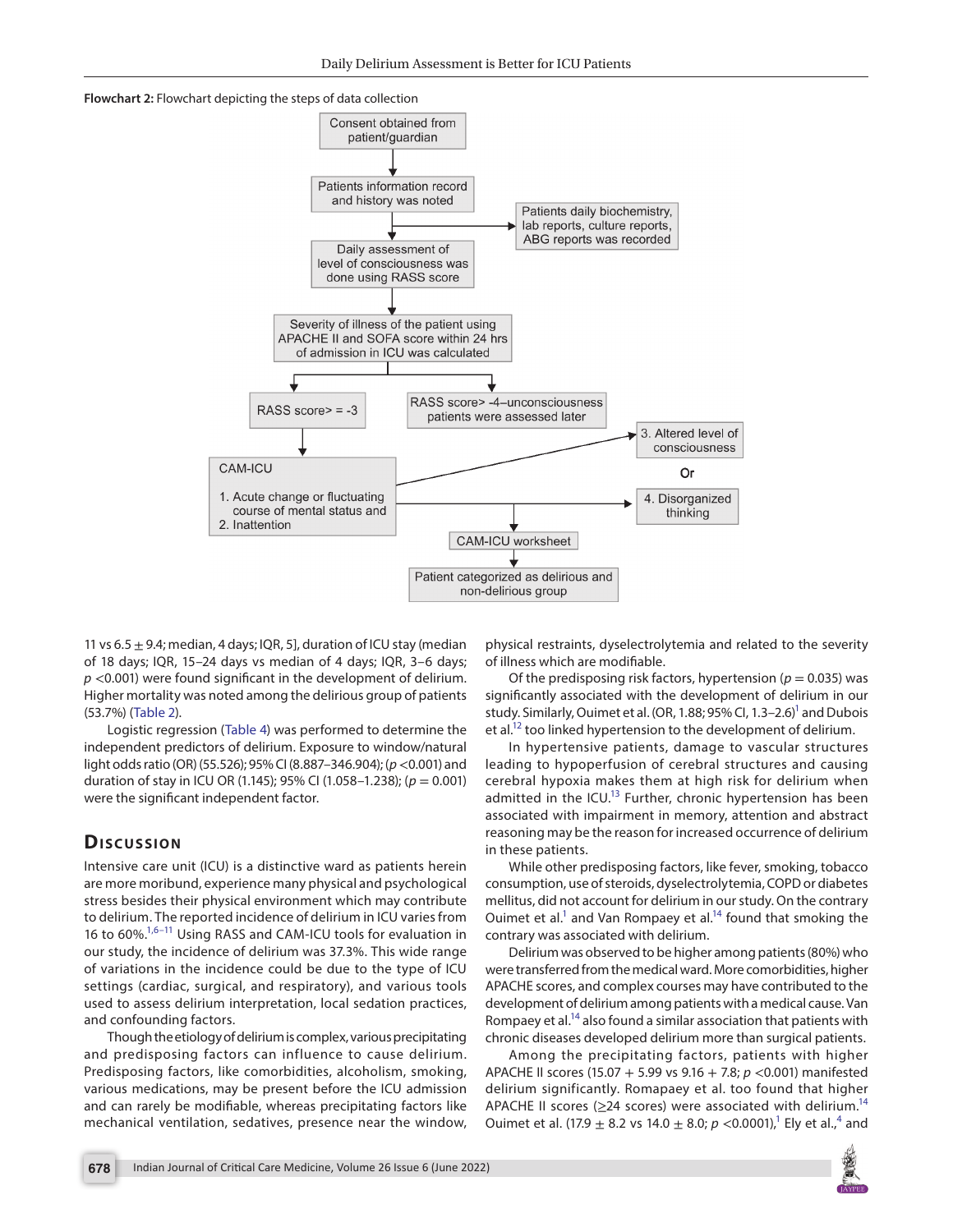<span id="page-3-0"></span>

| Table 2: General characteristics and risk factors for development of delirium |  |
|-------------------------------------------------------------------------------|--|
|-------------------------------------------------------------------------------|--|

| Variables                                   | Delirium group ( $N = 41$ ) N (%) | Nondelirium group ( $N = 69$ ) N (%) | p value |
|---------------------------------------------|-----------------------------------|--------------------------------------|---------|
| Age [mean $\pm$ SD (years)]                 | $38.1 \pm 16.3$                   | $39.4 \pm 14.7$                      | 0.67    |
| Sex (male/female)                           | 26/15 (63.4%/36.6%)               | 46/23 (66.7%/33.3%)                  | 0.65    |
| Mode of admission                           | 26 (63.4%)                        | 24 (34.8%)                           | 0.015   |
| Medical ward                                | 8 (19.5%)                         | 27 (39.1%)                           |         |
| Surgical ward                               | 7(17.1%)                          | 18 (26.1%)                           |         |
| Trauma                                      |                                   |                                      |         |
| <b>Predisposing factors</b>                 |                                   |                                      |         |
| Smoking history                             |                                   |                                      | 0.58    |
| Alcohol history                             | 16 (39%)                          | 23 (33.3%)                           | 0.60    |
| Tobacco history                             | 22 (53.7%)                        | 33 (47.8%)                           | 0.56    |
| Hypertension                                | 4 (9.8%)                          | 10 (14.5%)                           | 0.03    |
| COPD                                        | 13 (31.7%)                        | 10 (14.5%)                           | 1.00    |
| <b>Diabetes</b>                             | $4(9.8\%)$                        | 6(8.7%)                              | 0.33    |
| <b>Tuberculosis</b>                         | 9(22%)                            | 10 (14.5%)                           | 0.08    |
| Epilepsy                                    | Nil                               | 6(8.7%)                              | 0.70    |
| Thyroid dysfunction                         | $2(4.9\%)$                        | $5(7.2\%)$                           | 1.00    |
| Coronary artery disease                     | 3(7.3%)                           | $4(5.8\%)$                           | 0.52    |
| <b>Precipitating factors</b>                | Nil                               | $2(2.9\%)$                           |         |
| <b>APACHE II score</b>                      |                                   |                                      | < 0.001 |
| SOFA score                                  | $15 + 5.9$                        | $9.2 \pm 7.2$                        | < 0.001 |
| Hypotension                                 | $8.2 \pm 6.0$                     | $4.3 \pm 3.2$                        | 0.54    |
| Benzodiazepine (i.v midazolam)              | 8 (19.5%)                         | 13 (18.8%)                           | 0.04    |
| <b>Steroids</b>                             | 12 (29.3%)                        | 9(13%)                               | 0.17    |
| Opioids (i.v morphine/fentanyl)             | 25 (61%)                          | 29 (42%)                             | < 0.001 |
| Sepsis                                      | 33 (80.5%)                        | 19 (27.5%)                           | 0.004   |
| Nasogastric feeds                           | 16 (39%)                          | 10 (14.5%)                           | 0.07    |
| Foleys catheterization                      | 30 (73.2%)                        | 38 (55.1%)                           | 0.45    |
| Window/natural light exposure               | 37 (90.2%)                        | 59 (85.5%)                           | < 0.001 |
| Physical restraints                         | $5(12.2\%)$                       | 63 (91.3%)                           | < 0.001 |
| <b>Mechanical ventilation</b>               | 32 (78%)                          | $3(4.3\%)$                           | < 0.001 |
| No. of days on mechanical ventilation (IQR) | 40 (97.6%)                        | 38 (55.1)                            |         |
| Duration of stay (IQR)                      | $20.3 \pm 11.6(11)$               | $3.95 \pm 7.92$ (4.5)                | < 0.001 |
| Mortality in ICU                            | $25.00 \pm 17.80$ (3-6)           | $6.03 \pm 7.76$ (15-24)              |         |
|                                             | 22(53.6%)                         | 20(29%)                              |         |

APACHE II, acute physiology and chronic health evaluation II; i.v, intravenous; IQR, interquartile range; SD, standard deviation; SOFA, sequential organ failure assessment

<span id="page-3-1"></span>**Table 3:** Association of comorbidity with delirium among patients admitted from ward

| Ward     | Delirium with<br>comorbidity $(N)$ $(\%)$ | Delirium without<br>comorbidity $(N)$ $(\%)$ | Nondelirium with<br>comorbidity $(N)$ $(\%)$ | Nondelirium without<br>comorbidity $(N)$ $(\%)$ | p value |
|----------|-------------------------------------------|----------------------------------------------|----------------------------------------------|-------------------------------------------------|---------|
| Medical  | 21 (80%)                                  | 5(20%)                                       | 9(37.5%)                                     | 15 (62.5%)                                      | 0.001   |
| Surgical |                                           |                                              | 17                                           | 10                                              | 0.98    |
| Trauma   |                                           |                                              | 17                                           |                                                 | 0.111   |
| Total    |                                           | 10                                           | 43                                           | 26                                              |         |

Thomason et al. $9$  too reported delirium to be associated with high APACHE II scores but not with increased age, sex, and race. On the contrary, Thomason et al.<sup>9</sup> and Sharma et al.<sup>15</sup> have linked higher APACHE II scores with increased age in the development of delirium.

Among medications, benzodiazepines (midazolam) and opioids (morphine/fentanyl) usages were significantly associated with the development of delirium. Studies from Sharma et al.<sup>14</sup> and Lahariaya et al. $^{16}$  too concur with our findings.

Benzodiazepines increase the level of GABA, which results in an increase in sedation and it is a common practice in ICU to manage behavioral problems with benzodiazepines and opioids, so the use of medications was an important predictor of delirium. Hence, sedation should be used judiciously in ICU.

In the literature, sepsis-associated delirium is often observed in the early stages of sepsis. Its prevalence varies from 9 to 71% of patients with severe sepsis[.17](#page-5-8) The potential mechanisms for sepsisassociated delirium include vascular damage, endothelial activation, breakdown of the blood-brain barrier, metabolic disorders, brain inflammation, and apoptosis. We too found a strong association of sepsis with delirium. Sixteen out of 41 (39%) patients who had sepsis exhibited delirium ( $p = 0.004$ ) in our study.

Unfamiliar environment, sleep deprivation, loss of day and night awareness, and noncommunication with their caregivers may result in anxiety among critically ill patients in ICU. Majority of the time, clinician either fails to detect or ignores it or when detected may label it as ICU psychosis. Hence it should be a part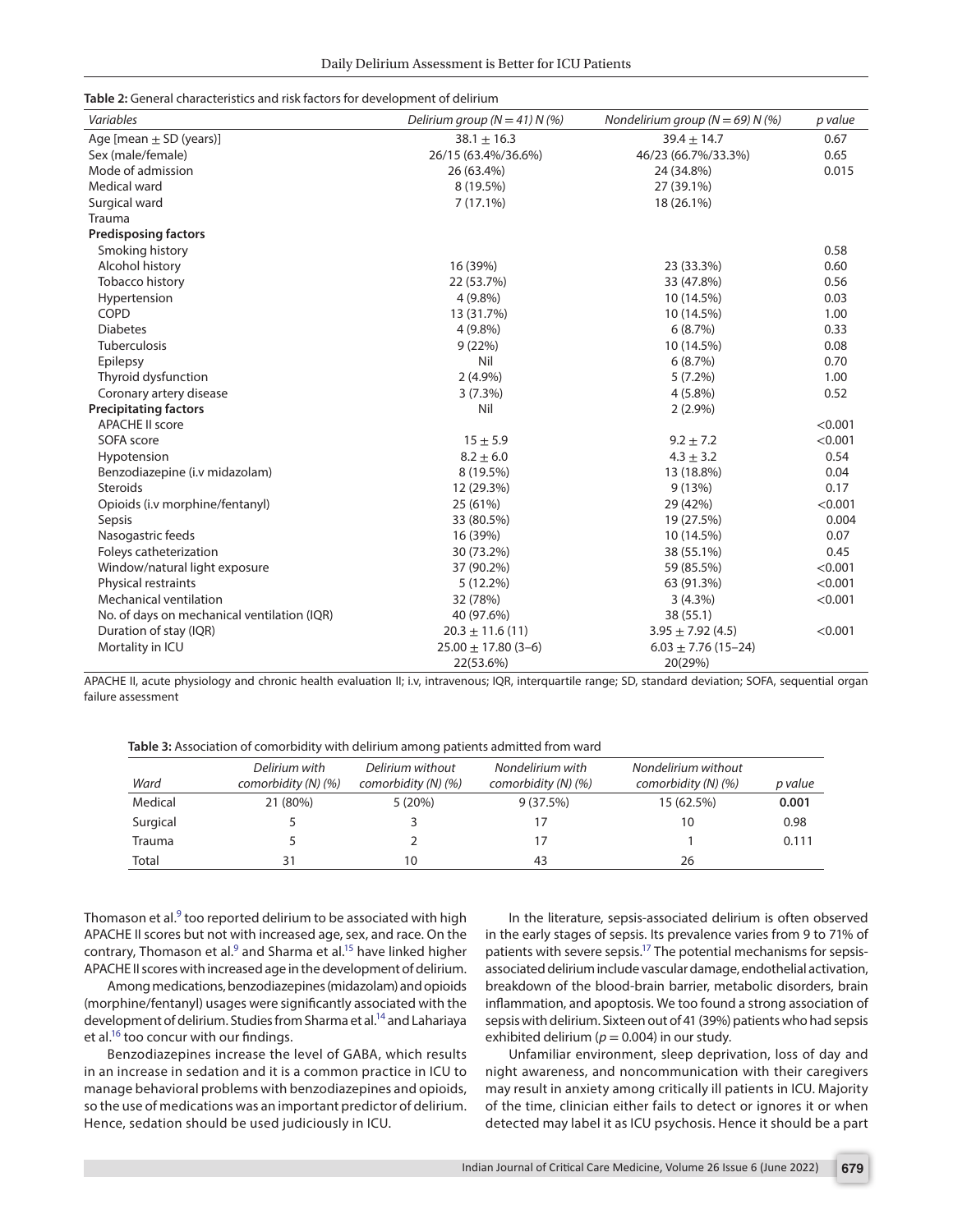<span id="page-4-2"></span>**Table 4:** Logistic regression to determine the independent predictors of delirium using the enter method

|                      |          |         |       | 95.0% CI |       |
|----------------------|----------|---------|-------|----------|-------|
|                      | Β        | p value | ΟR    | Lower    | Upper |
| <b>APACHE II</b>     | 0.034    | 0.59    | 1.034 | 0.91     | 1.17  |
| Benzodiazepine       | 1.514    | 0.13    | 4.54  | 0.61     | 33.75 |
| Sepsis               | 0.376    | 0.69    | 1.45  | 0.21     | 9.78  |
| Opioids              | $-1.39$  | 0.19    | 0.24  | 0.03     | 2.03  |
| Window/natural light | 4.017    | < 0.001 | 55.52 | 8.88     | 34.69 |
| Duration of stay     | 0.135    | 0.001   | 1.145 | 1.058    | 1.23  |
| Constant             | $-5.772$ | 0.003   | 0.003 |          |       |

OR, odds ratio



<span id="page-4-3"></span>**Fig. 1:** Kaplan–Meier analysis depicting the impact of delirium on mortality among two groups in the intensive care unit. *X* axis represents the duration of stay (days) in ICU

of the regular armamentarium of ICU rounds to recognize any anxiety among patients.

In our study, the patients who were not exposed to natural light via windows developed delirium more as compared to those in nondelirious group. Absence of light or windowless room in ICU has been reported as risk factor for manifestation of delirium.<sup>[8,](#page-5-15)[12](#page-5-3)</sup> A study by Smonig et al.<sup>18</sup> showed that admitting patients to a room with windows or daylight exposure seemed to have a protective effect on episodes of agitation [\(Fig. 1\)](#page-4-3).

Around 78% of patients, who had physical restraints, developed delirium in our study. This also resulted in critical events like selfremoval of endotracheal tubes and various invasive catheters. Our results were higher than Pan et al. (39.8%)<sup>19</sup> but similar to Rompaey et al. OR  $(33.84).$  $(33.84).$  $(33.84).$ <sup>8</sup>

Mechanical ventilation has been shown to have a strong evidence as an important precipitating factor for delirium.<sup>[20](#page-5-18)</sup>

Almost, 97% of patients on mechanical ventilation were associated with delirium. The duration of mechanical ventilation among them was  $(20.3 \pm 11.6)$ ; median, 16 days; IQR, 11 vs  $6.5 \pm 9.4$ ; median, 4 days; IQR, 5 days), which was higher in our study when compared to study by Lat et al.<sup>[2](#page-4-1)0</sup> Ely et al.<sup>2</sup> have reported delirium in 32.4% of patients on mechanical ventilation, which was lower than our study. Higher comorbidities, sepsis with higher APACHE II, and overzealous use of narcotics and benzodiazepines may be the reason for the longer duration of mechanical ventilation. Also, complication such as pulling out of endotracheal tube due to agitation in delirious patients further increased the duration of mechanical ventilation and longer ICU stay. However, we did not record the complications as a consequence of delirium among these patients in this study.

The mean duration of stay among delirious patients in the ICU was  $[25.00 \pm 17.80$  (IQR, 2–6) vs 6.03  $\pm$  7.76 (IQR, 15–24) days]. This is supported by the findings from other studies that delirium was associated with prolonged ICU stay and high mortality 53.7%.<sup>9,[14](#page-5-5)[,15](#page-5-10), [21](#page-5-12),22</sup> However, it remains unclear whether delirium directly causes death or reflects severity of illness as there were many confounding factors that can precipitate delirium as well as are responsible for death. In fact, there has been no in-depth analysis focusing on the direct contribution of delirium to clinical outcomes in critically ill ICU patients.<sup>[2](#page-4-1)</sup>

Using logistic regression, exposure to window/natural light OR (55.526); 95% CI (8.887–346.904); (*p* <0.001) and duration of stay in ICU OR (1.145); 95% CI (1.058–1.238); (*p* = 0.001) were significantly the independent predictors of delirium. The fact that delirium was an independent determinant of length of stay in ICU reflects that it is poorly monitored and not uncommon complication in the ICU and thus must be given a high priority.<sup>[23](#page-5-14)</sup>

The strength of our study was a twice daily assessment of delirium using CAM-ICU and RASS. Further, patients, who were diagnosed, were treated early like reorientation and behavioral intervention of patients by the caregivers by frequent visiting and judicious use or even policy of no sedative and antipsychotics (haloperidol/risperidone).

This study has limitations such as small size, assessment of delirium was not done at fixed time and, we might have missed as it has a fluctuating course. The present study excluded the patients who had visual and auditory impairments who are also at high risk for exhibiting delirium. Factors like doses of sedatives were not evaluated to dose risk relationship. The side effects of antipsychotics were not recorded which was the drawback in our study. Also, further studies should be done to focus on the prevention and treatment of delirium that would modify the clinical outcome including mortality, length of stay, and long-term neuropsychological outcomes.

## **Conc lusion**

The incidence of delirium was 37.3% among adult patients in the ICU with higher morbidity and mortality as high as 53.7% in our study. Good monitoring, early recognition of delirium, and subsequent early intervention can improve the outcome of patients in ICU.

## **ORCID**

*Mahendran Marriapan Junior* [h](https://orcid.org/0000-0002-8032-4739)ttps://orcid.org/0000-0002-8032- 4739

Ajay Kumar <sup>@</sup> [h](https://orcid.org/0000-0001-5643-7955)ttps://orcid.org/0000-0001-5643-7955 *Pravin Kumar* [h](https://orcid.org/0000-0002-4827-6650)ttps://orcid.org/0000-0002-4827-6650 *Poonam Gupt[a](https://orcid.org/0000-0002-3075-3412)* https://orcid.org/0000-0002-3075-3412

## **Re f er enc es**

- <span id="page-4-0"></span>1. Ouimet S, Kavanagh BP, Gottfried SB, Skobik Y. Incidence, risk factors and consequences of ICU delirium. Intensive Care Med 2007;33(1): 66–73. DOI: 10.1007/s00134-006-0399-8.
- <span id="page-4-1"></span>2. Ely EW, Shintani A, Truman B, Speroff T, Gordon SM, Harell FE, et al. Delirium as a predictor of mortality in mechanically ventilated